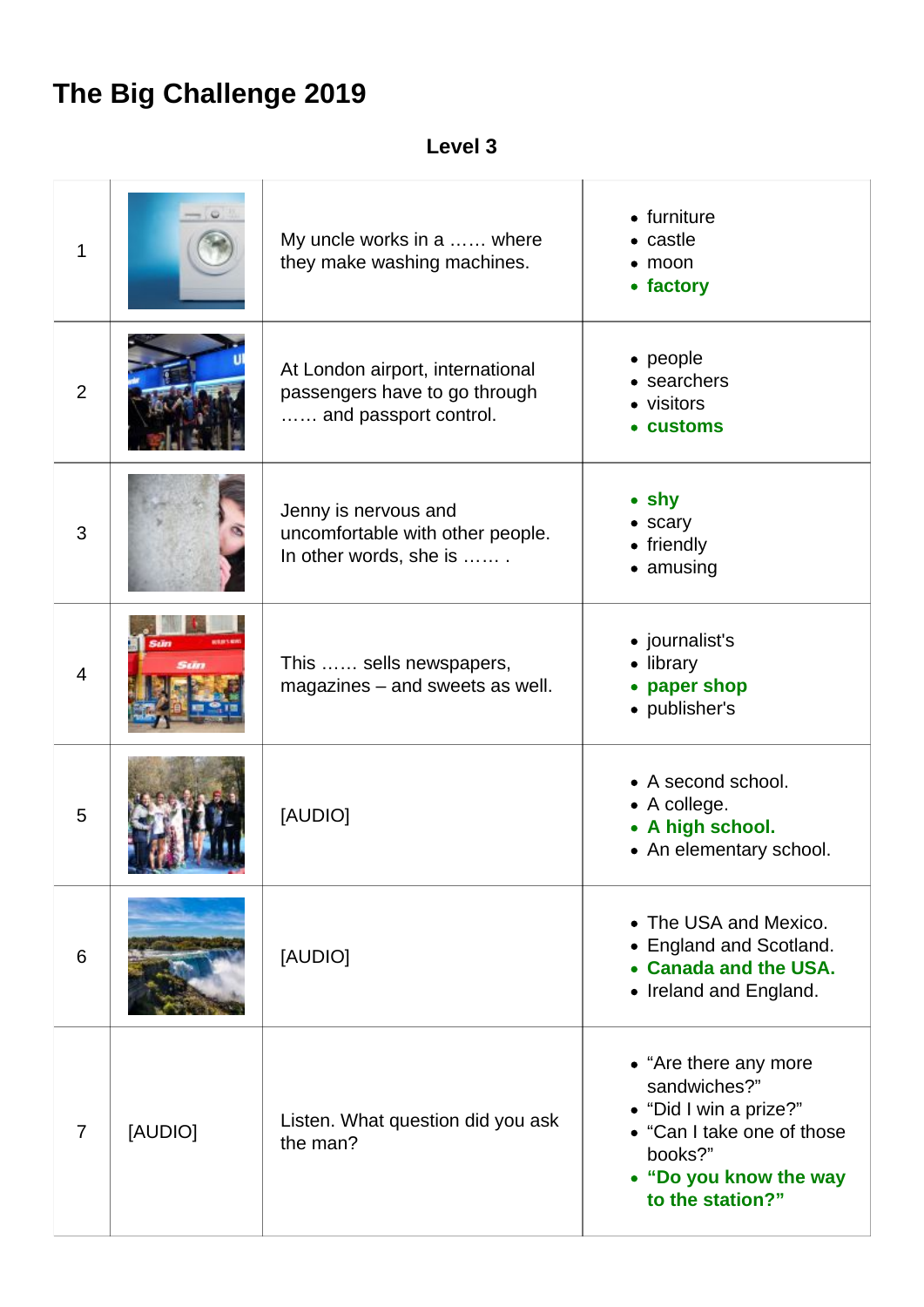| 8  | [AUDIO]                                                                                         | • "They don't fit me."<br>• "They're not tight<br>enough."<br>• "They're much too big."<br>• "I can't stand them."                                                                                                       |
|----|-------------------------------------------------------------------------------------------------|--------------------------------------------------------------------------------------------------------------------------------------------------------------------------------------------------------------------------|
| 9  | On this sort of tour bus, a lot of<br>people prefer to sit , like the<br>couple in the picture. | • upstairs<br>• inside<br>• above<br>• in the sky                                                                                                                                                                        |
| 10 | The bus tour  two hours.                                                                        | • makes<br>• lasts<br>• passes<br>$\bullet$ times                                                                                                                                                                        |
| 11 | The couple are on a day<br>London.                                                              | • visit in<br>• voyage to<br>• travel in<br>• trip to                                                                                                                                                                    |
| 12 | Find an appropriate title for this<br>text.                                                     | • A Terrible Holiday<br>• A Happy Lady<br>• A Possible Disaster<br>• A House by the Sea                                                                                                                                  |
| 13 | When Meagan posted this<br>message,                                                             | • it wasn't raining<br>• she wasn't at all worried<br>• her house wasn't<br>under water<br>• the weather was getting<br>better                                                                                           |
| 14 | What do we know about Meagan?                                                                   | • She doesn't live very<br>near Bill and Caroline.<br>• Perhaps she'll have to<br>leave her house.<br>• She is going to stay with<br>friends in Manchester.<br>• She was here when the<br>same thing happened<br>before. |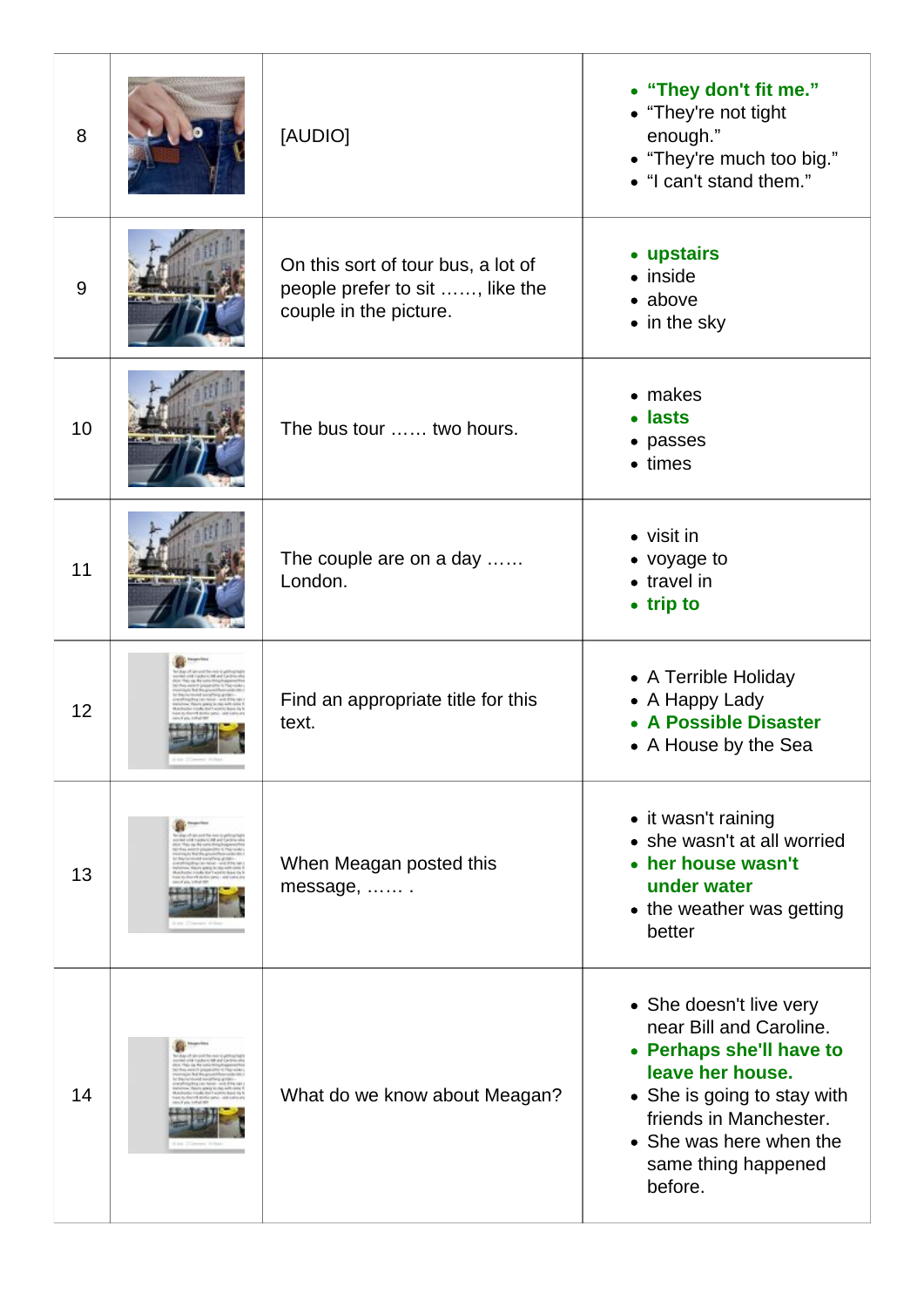| 15 |         | What did Bill and Caroline<br>probably say to Meagan?         | • "Don't worry. Nothing<br>bad will happen."<br>• "If it doesn't stop raining,<br>we'll stay here."<br>• "You can't be too<br>careful."<br>• "Do the same as we did<br>five years ago." |
|----|---------|---------------------------------------------------------------|-----------------------------------------------------------------------------------------------------------------------------------------------------------------------------------------|
| 16 | [AUDIO] | Listen. What are they going to do<br>in the next few minutes? | • Go somewhere by car.<br>• Play a tennis match.<br>• Watch a film at the<br>cinema.<br>$\bullet$ Have lunch in a<br>restaurant.                                                        |
| 17 | [AUDIO] | Listen. What else can the man<br>say?                         | • "It was very expensive."<br>• "It's the only one I've<br>got."<br>• "It wasn't valuable."<br>• "Be careful you don't<br>break it."                                                    |
| 18 | [AUDIO] | Listen. What does the woman's<br>last sentence mean?          | • "Nobody will notice the<br>dog."<br>• "No one will take care of<br>the dog."<br>• "It won't be a<br>problem."<br>• "Bringing a dog isn't a<br>good idea."                             |
| 19 | [AUDIO] | Listen. What's happening?                                     | • They're looking for a<br>friend's house.<br>• They're doing a jigsaw<br>puzzle.<br>• They're moving a piece<br>of furniture.<br>• The girl has lost an<br>earring.                    |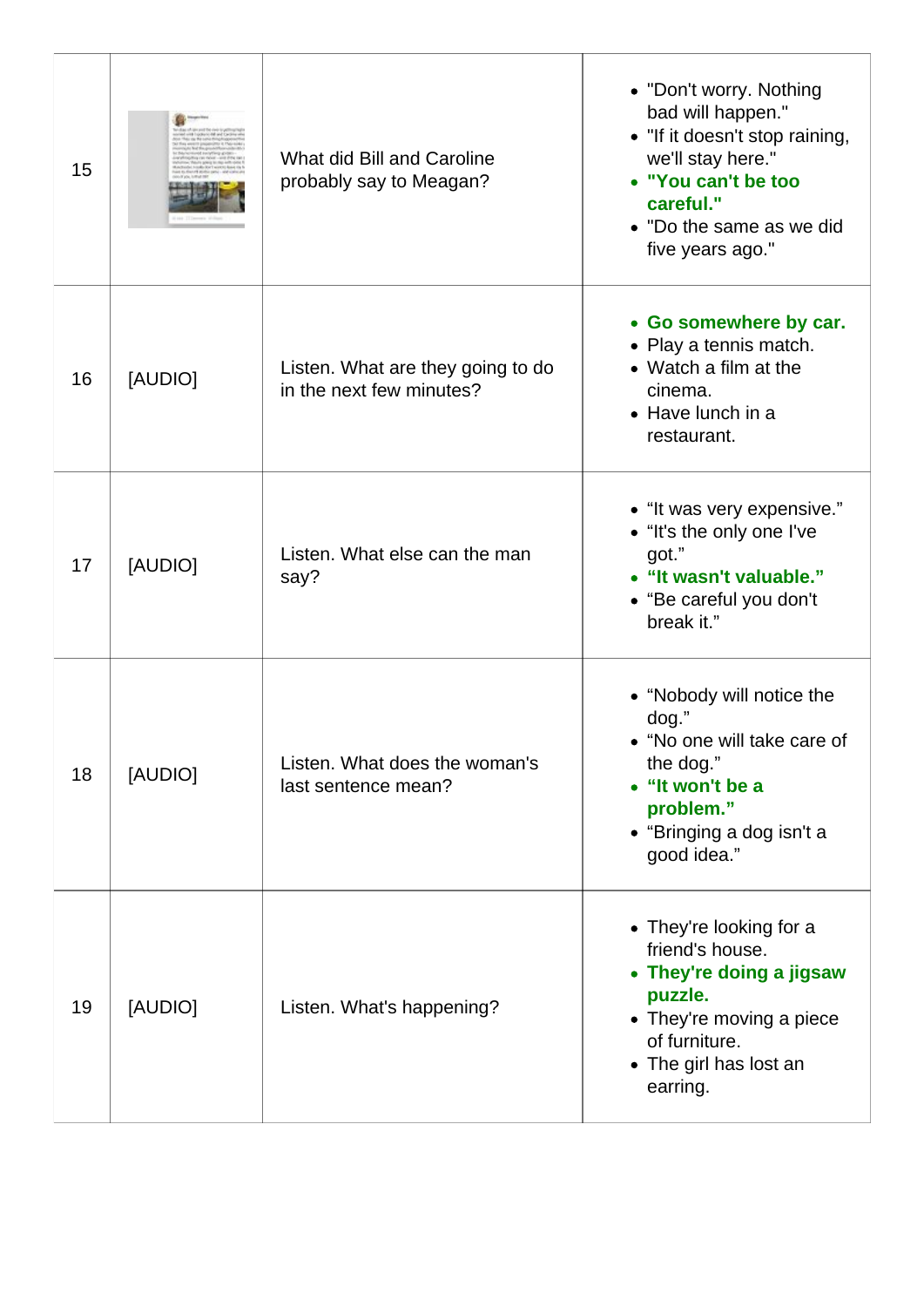| 20 |         | How often  to the cinema?                                                                             | • are you going<br>• have you got<br>· do you go<br>• is he looking                      |
|----|---------|-------------------------------------------------------------------------------------------------------|------------------------------------------------------------------------------------------|
| 21 |         | Mr Hewitt isn't in his office at the<br>moment - he  lunch.                                           | • is having<br>• prepares the<br>• cooks his<br>• can wait                               |
| 22 |         | After dinner, Maria  chapter<br>two of her book and then went to<br>bed.                              | • has finished<br>• was studying<br>• read<br>• looks at                                 |
| 23 |         | Tyler has had toothache  He<br>really must see a dentist.                                             | • two days ago<br>• when he got up this<br>morning<br>• since yesterday<br>• last Monday |
| 24 |         | You need a lot of money a<br>car like this.                                                           | • so you get<br>• for having<br>• if you wanted<br>• to buy                              |
| 25 |         | When I go on holiday, my<br>grandparents always ask  a<br>postcard.                                   | • for sending them<br>• will I send for them<br>• me to send them<br>• if I send them    |
| 26 | [AUDIO] | Listen. What does this word<br>rhyme with?                                                            | • done<br>$\bullet$ gone<br>$\bullet$ ran<br>$\bullet$ turn                              |
| 27 | [AUDIO] | Listen. These words all contain<br>the same vowel sound. Find<br>another word with the same<br>sound. | • town<br>$\bullet$ born<br>grown<br>$\bullet$ won                                       |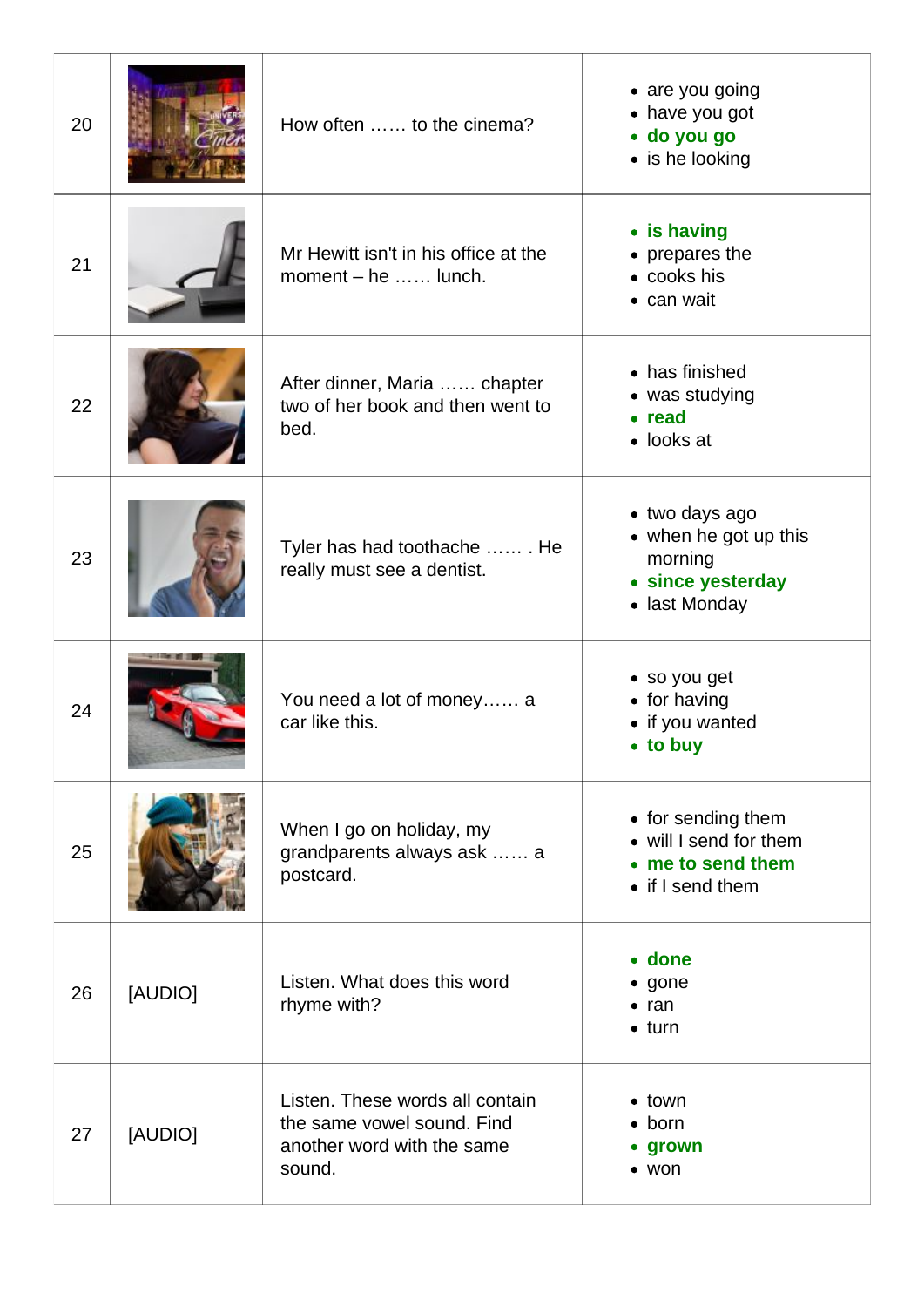| 28 | [AUDIO]      | Listen to the sentence. Which<br>group of words can you hear?                   | • already for the<br>$\bullet$ the act is all<br>• all seen<br>• actors all ready                                                                                                                                                                                        |
|----|--------------|---------------------------------------------------------------------------------|--------------------------------------------------------------------------------------------------------------------------------------------------------------------------------------------------------------------------------------------------------------------------|
| 29 |              | [AUDIO]                                                                         | • Elizabeth.<br>• Catherine.<br>• Anne.<br>• Victoria.                                                                                                                                                                                                                   |
| 30 | <b>HISTO</b> | [AUDIO]                                                                         | • Wellington defeated<br>Napoleon at the battle of<br>Waterloo.<br>• The first underground<br>railway in the world was<br>opened in London.<br>• William Shakespeare<br>wrote Romeo and Juliet.<br>• The United States said<br>it wanted to be an<br>independent nation. |
| 31 |              | You can't see the house from the<br>street because there's a high wall<br>. it. | $\bullet$ over<br>across<br>around<br>• above                                                                                                                                                                                                                            |
| 32 |              | It's getting dark so this man is<br>on the light.                               | • pulling<br>$\bullet$ making<br>• switching<br>$\bullet$ running                                                                                                                                                                                                        |
| 33 | $\mathbf{r}$ | Choose a name for this "family" of<br>words: wing, wheel, fly.                  | • Planes<br>• Insects<br>• Birds<br>• Cars                                                                                                                                                                                                                               |
| 34 |              | This man is pushing his car<br>because it has  petrol.                          | • run out of<br>• gone down with<br>• emptied all the<br>• not used enough                                                                                                                                                                                               |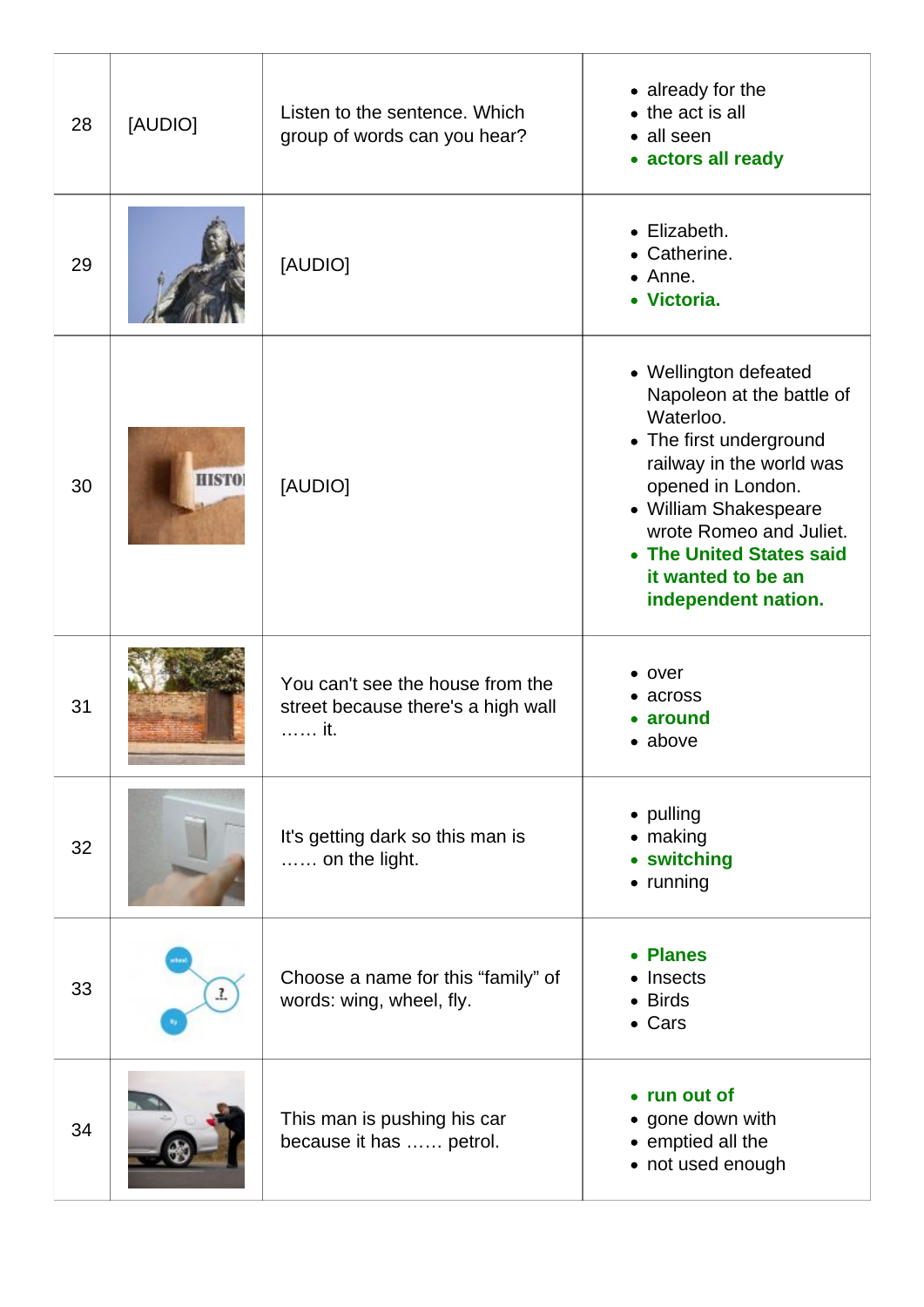| 35 | [AUDIO] | Listen. Where are you?                                                                                                                               | • At the cash desk of a<br>supermarket.<br>$\bullet$ In a restaurant.<br>• At the hairdresser's.<br>$\bullet$ In a taxi.                                                                                                                                         |
|----|---------|------------------------------------------------------------------------------------------------------------------------------------------------------|------------------------------------------------------------------------------------------------------------------------------------------------------------------------------------------------------------------------------------------------------------------|
| 36 | [AUDIO] | Listen. What can the teacher say?                                                                                                                    | • "Make a notice, Bob."<br>• "Pay attention, Bob."<br>• "Don't paint your face,<br>Bob."<br>• "Put it back, Bob."                                                                                                                                                |
| 37 |         | [AUDIO]                                                                                                                                              | • "Hold on a second."<br>• "Pick up."<br>• "Hang up, please."<br>• "Don't be patient."                                                                                                                                                                           |
| 38 |         | Jane's phone is broken. The<br>phone shop can repair it but they'll<br>have to  to the manufacturer,<br>so she'll be without it for about a<br>week. | $\bullet$ give it up<br>• send it away<br>• keep it back<br>• put it off                                                                                                                                                                                         |
| 39 | [AUDIO] | Listen. What can Sarah's mother<br>say now?                                                                                                          | • "I'm so happy she had a<br>good time."<br>"Well, it isn't<br>everyone's cup of tea."<br>• "Of course. I told you it<br>looked terrific, didn't I?"<br>• "It was nice of you to<br>share it."                                                                   |
| 40 | [AUDIO] | Listen to the conversation at a<br>funfair and find the true sentence<br>about this game.                                                            | • You get a prize for every<br>can you knock over.<br>• Every time you throw a<br>ball, it costs a pound.<br>• If you knock over one<br>can with each ball, you<br>could win a teddy<br>bear.<br>• The woman is confident<br>that she's going to win a<br>prize. |